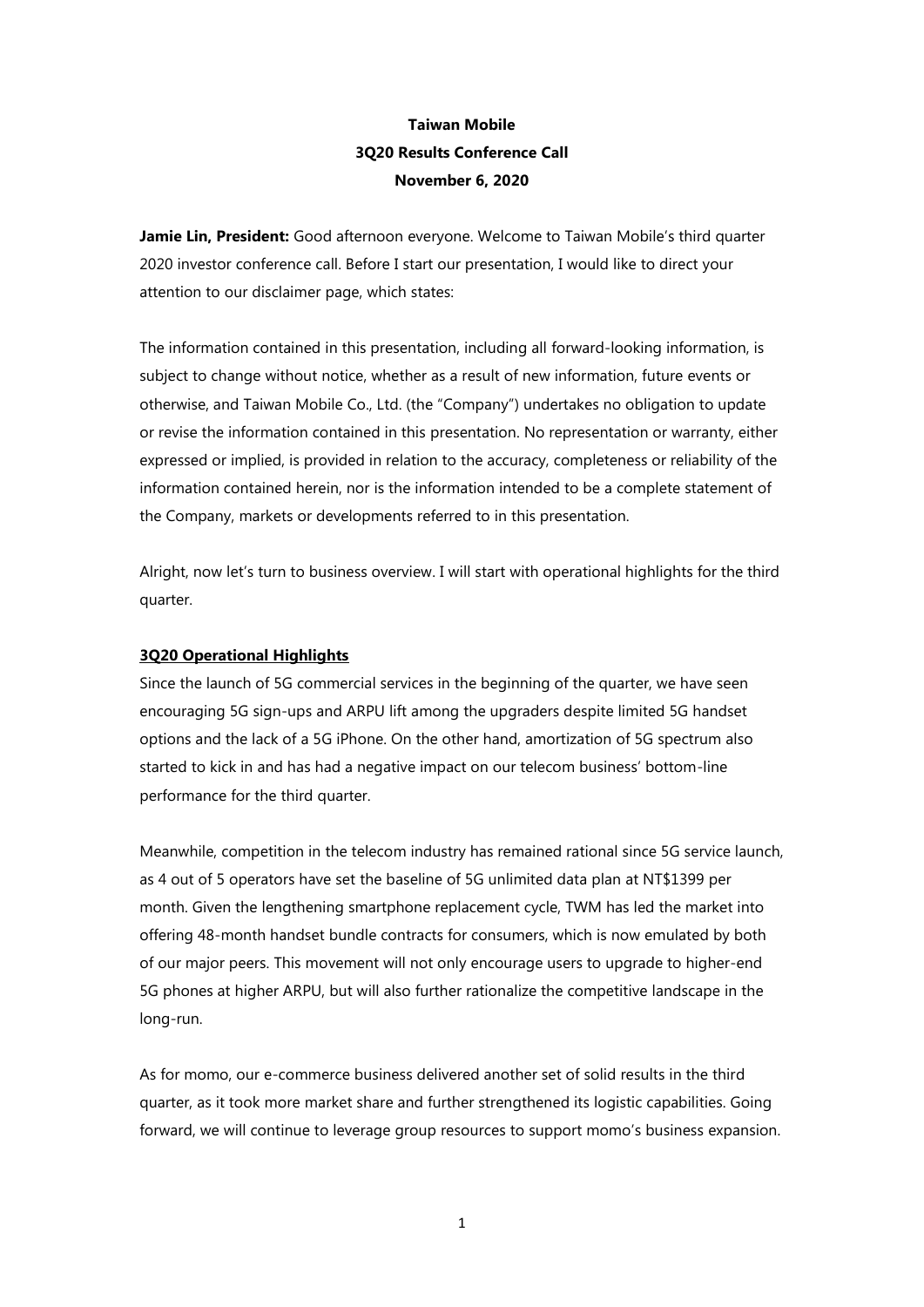Overall, our net income arrived 10% ahead of our third quarter guidance.

Now let's turn to slide 5 for a closer look at our telecom business.

#### **Mobile Business in 5G Era**

For the first three months of 5G service launch, the rate of adoption was 50% higher than that of 4G. Moreover, we have seen a healthy monthly fee lift in the users upgrading to 5G, to the tune of 22% in the third quarter, and it expanded to around 25% in October. 90% of all 5G sign-ups opted for \$999 or higher rate plans and a healthy 58% of them opted for \$1399 or higher plans. Excluding IoT subs, postpaid monthly fee already turned the corner and posted MoM growth in September. It's also worth noting that our mobile service revenue recorded its first QoQ stability since the \$499 frenzy in the second quarter of 2018.

With the release of iPhone 12, increasing Android 5G handset options, as well as improving network coverage, handset bundle sales and device sales should pick up steam in the fourth quarter this year, boding well for ARPU.

In addition, our Double Play bundle (unlimited mobile data + high speed home broadband) posted a 44% QoQ surge in new sign-ups in the third quarter, with rising proportion in 1Gbps super high-speed fixed broadband which acts as a complementary indoor coverage service to 5G.

Now let's go to slide 6 for an update on our cable TV business.

## **CATV Business – propelled by Broadband**

In the third quarter, we again fared better than our MSO peers in the YoY trends of basic TV subscriptions and broadband service penetration.

Supported by growth in TV content aggregation revenue and rising broadband momentum, CATV revenue went up by 3% YoY and EBIT was flat YoY amid competitive operating environment. As demand for faster home broadband access continued to increase, cable broadband related revenue expanded 9% YoY in the third quarter.

Last but not least, let's take a look at our growth engine, momo, on slide 7.

### **momo – the Growth Engine**

Despite a sequentially slower quarter, momo's e-commerce business continued to outgrow its peers and delivered strong results, with the total number of transactions jumping by 30% YoY.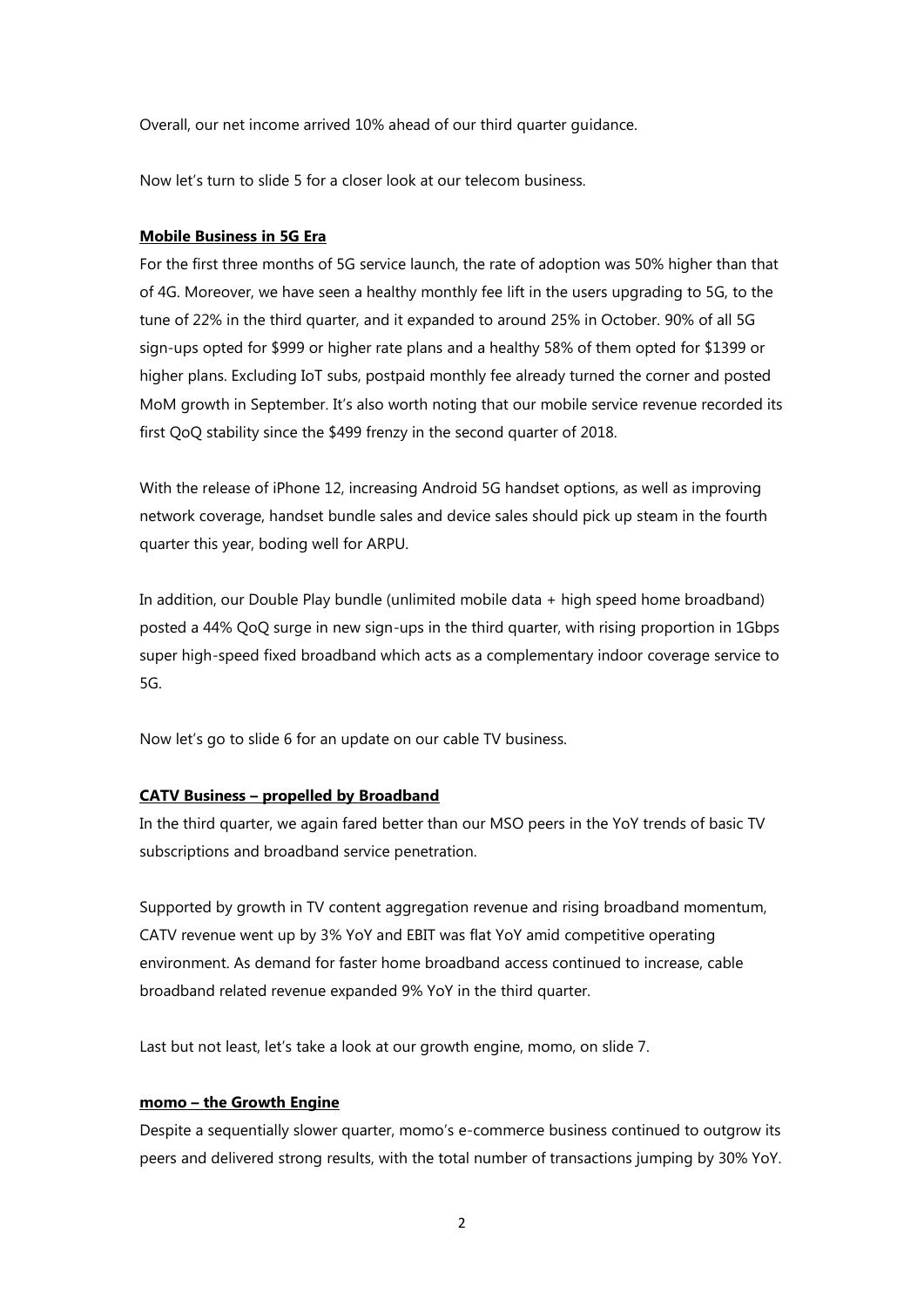On the logistics side, in addition to expanding its in-house delivery fleet, two more satellite warehouses were added in the third quarter, taking the total number of satellite warehouses to 19, which is 6 more than a year ago.

As a result of increasing scale and operating leverage, momo's e-commerce operating margin improved meaningfully from a year ago. Payment processing fee as a percentage of revenue also dropped, aided by rising adoption of its private label credit card.

Now let me turn the presentation over to Rosie for Financial Overview.

## **Performance by Business**

**Rosie Yu, CFO & Spokesperson:** Hi, good afternoon. Let's start with Performance by Business.

In the  $3<sup>rd</sup>$  quarter of this year, our consolidated revenue once again grew on a YoY basis, mainly driven by momo, which accounted for half of the Company's consolidated revenue. Telecom revenue and EBIT, on the other hand, recorded steeper YoY declines than the previous quarter, mainly due to soft high-end handset bundle sales, especially in contrast to the boost from iPhone 11 sales last year, as well as 5G spectrum amortization.

While CATV EBITDA dwindled YoY in 3Q, mainly attributable to competition in basic TV business, its EBIT was flat YoY. It was because of the falling depreciation of set-top boxes, though this tailwind has subsided.

momo continued on its growth trajectory propelled by its e-commerce business, posting a 26% surge in revenue and further expanding its EBIT by 38% in the quarter.

Let us move to Results Summary. Next page.

## **Results Summary**

In the  $3<sup>rd</sup>$  quarter, combined operating income of CATV and momo increased 15% YoY and helped mitigate the slide in telecom profits.

For the first 3 quarters of this year, total revenue tracked slightly behind. However, the muted telecom performance was offset by lower selling expenses and momo's operating leverage at the operating income level. Overall, our operating income for all major businesses achieved management expectations.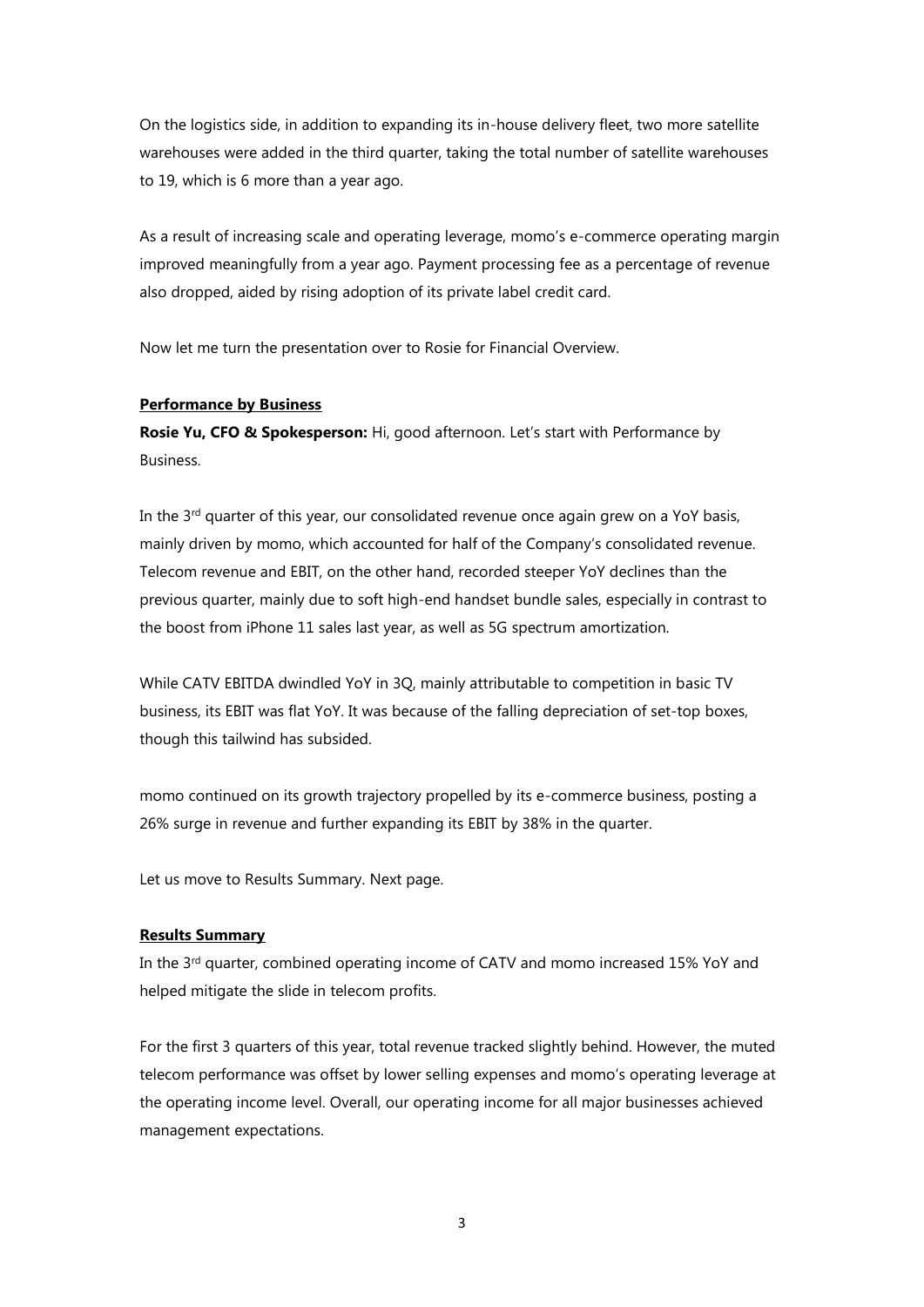Net income also came in ahead on the back of lower-than-expected non-operating expenses brought about by higher dividends from investees, downward trend of interest rate, and momo's disposal gains. EPS for the period reached 83% of the Company's FY20 guidance. Let's move on to Balance Sheet Analysis.

## **Balance Sheet Analysis**

On the asset side, PP&E rose YoY and QoQ on the back of the 5G network rollout, while the YoY surge in concession was a result from the acquisition of 5G spectrum in 1Q20.

On the liability front, gross debt increased QoQ to 73bn NTD at the end of the  $3<sup>rd</sup>$  quarter as we bumped up short-term borrowing to fund our dividend payment. The YoY rise in net debt to EBITDA was associated with the incremental debt we took on for the acquisition of the 5G spectrum.

As for shareholders' equity, the YoY and QoQ changes in paid-in capital and capital surplus were insignificant as majority of our convertible bond had already been converted.

Lastly let's look at Cash Flow Analysis on slide 12.

#### **Cash Flow Analysis**

In the 3rd quarter, the YoY drop in operating cash inflow was attributable to momo's inventory expansion if we exclude an impact of around NT\$5bn from a couple of one-off factors.

Investing cash outflow narrowed QoQ and YoY, due to shrinking cash capex and the sale of Taiwan High Speed Rail shares.

On the financing front, short-term borrowings climbed QoQ to fund the dividend payments.

As 5G rollout is still under way, cash capex showed a YoY decline in the 3<sup>rd</sup> quarter. Cumulative free cash flow calculated with pre-IFRS 16 operating cash flow was NT\$14.8bn for the first three quarters of this year, translating into an annualized free cash flow yield of 7.3%.

Okay, let me turn the presentation back to Jamie for Event Updates and Key Message.

### **Events, Awards, and Recognition**

**Jamie**: Thanks Rosie. On page 14, we summarized the awards and recognitions we received during the quarter, for your reference.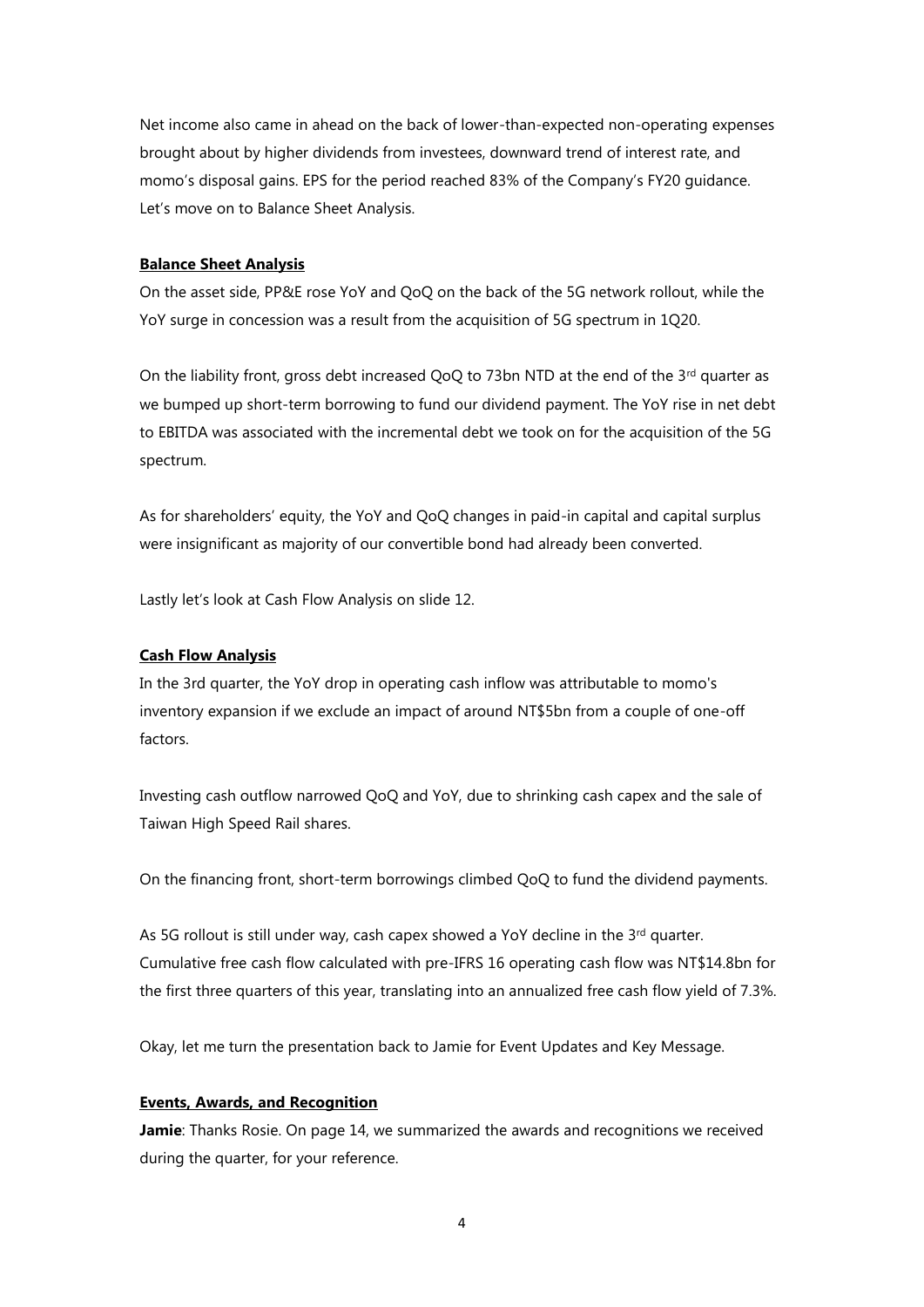#### **Key Message**

Finally, on slide 15, I would like to wrap up our presentation, with the key message we would like for you to take away.

The competitive landscape in Taiwan's mobile industry has become more benign, evidenced by the continued decline of ported numbers since 5G launch in July, as all operators introduced higher monthly fees for 5G unlimited data plans. Meanwhile, our 5G service is poised to gain momentum on the back of accelerated network rollout, iPhone 12 release, and a wider range of 5G Android phone options. Enhanced synergies from momo and cable broadband also give us an edge over our peers.

With that, I would now open the floor up for Q&A session.

#### **Q&A**

**Neale Anderson, HSBC: I have two questions on the wireless side. The first one is the 5G status relative to 4G. We're seeing a 25% increase in spend. How does that compare to the early phase of 4G? Is it any better or roughly the same? The second question relates to when we can start to see an improvement in the YoY trends. You pointed out QoQ stabilization but given what you can see now with stabilizing competitive dynamics and 5G uplift in revenue, when would you expect that to translate into a YoY improvement in telecom revenue and EBIT?**

**Jamie:** Let me answer the second question first. So in terms of the timing of revenue turning a corner, we're expecting it to happen in the next 6 to 12 months. In terms of that translating into bottom line, it's probably going to be a longer-term phenomenon, so anywhere from 12 to 36 months from now, depending on the competitive landscape.

**Neale:** Okay, that's great. In terms of the timeline you outlined, does that assume 5G pricing remains roughly stable? Is that the basis for that estimate?

**Jamie:** Yes. It looks like the competitive landscape is pretty rational right now. Also, the fact that all 3 major operators are offering 48-month plans will further stabilize the landscape in the mid to long term. But it still depends on how things play out 12 to 24 months from now.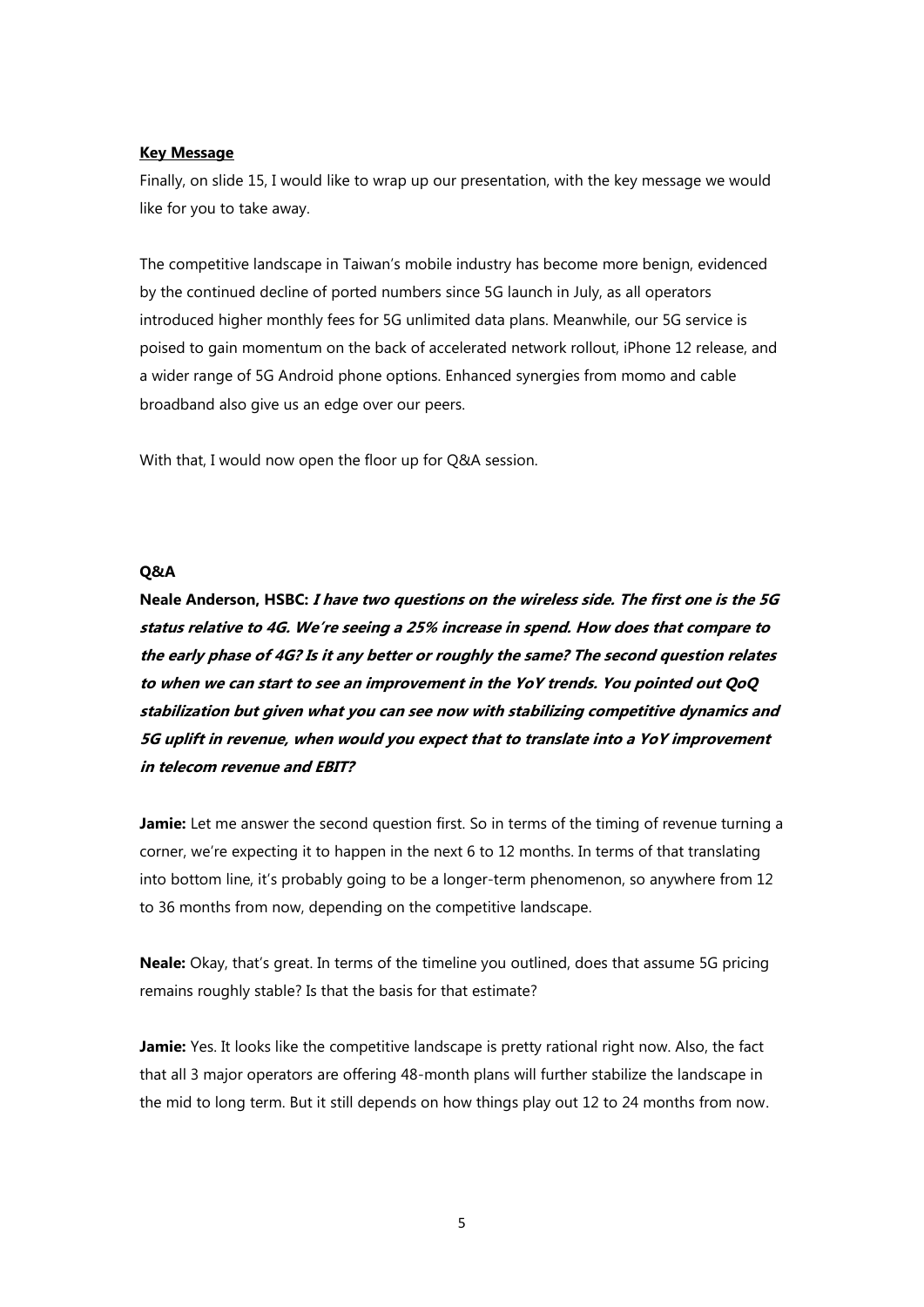**Amber Lee, Yuanta Securities: Two questions here. The first one is a follow-up on Neale's. I think you mentioned around 20% increase in spending. Does this number compare SIM-only to SIM-only plans and bundle plans to bundle plans? Or is this a mix of SIM-only plans upgrading to 5G handset bundle plans? The second one is on the iPhone sales. For the sequential trends in mobile device sales that you mentioned, what kind of growth momentum should we be expecting? Is it substantially stronger compared to the seasonality in the third or fourth quarter of last year?**

**Jamie:** Amber, I'm sorry, can you repeat your second question?

**Amber:** Second one is on the device sales momentum. As you mentioned, there would be a strong sales growth in the fourth quarter. Just wondering, what kind of sales momentum should we be expecting? Would it be substantially stronger than the third and the fourth quarter of last year?

**Jamie:** Got it. In terms of monthly fee lift, we're observing a 25% lift from 4G to 5G upgrades in October. Right now, we're not separating the SIM-only plan versus handset bundle plans as more than 90% of the customers would opt for handset bundles. So if we're talking about SIM-only plan, the monthly fee lift is even higher. In terms of device momentum in the fourth quarter, based on the initial numbers we're observing, the demand is 2 to 3x higher than the previous year. But the problem is with supply; right now, we're not getting enough supply from Apple. On the other hand, our exclusive Google 5G phone, the Pixel 5, is also observing similar YoY trends but the problem is also with supply. Right now, we're affected by the global supply chain situation but other than that, some of the other Android phones are being provided to us healthily, so our momentum is still much better than we expected.

**Amber:** Do you expect the supply shortage problem to be resolved in the coming months?

**Jamie:** We're expecting it to be resolved in the next 2 to 4 weeks.

**Sara Wang, Morgan Stanley Hong Kong: Just one question on the capex. What's our latest capex budget for the whole year? According to some news sources, it seems we have increased our capex budget for the full year. Would you please give us more details on the rationale behind this? Also, do we seek any partner on network sharing, especially after Far EasTone announced further network sharing with APT?**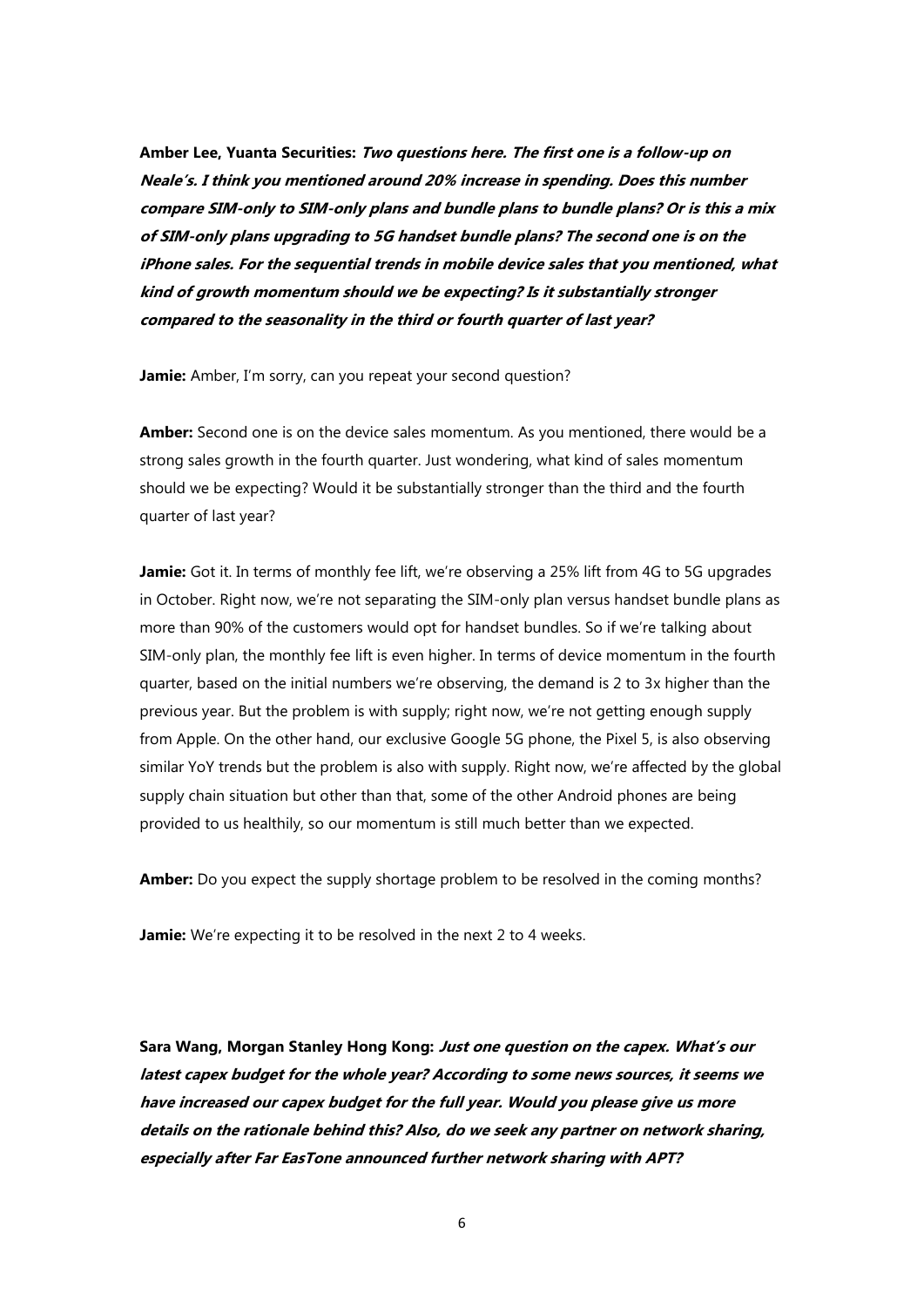**Rosie:** Overall capex for this year is TWD\$20.4bn, which has been disclosed. As to our network sharing, Jamie will give you more color on that.

**Jamie:** I think the rationale behind the faster rollout, an accelerated rollout of our 5G base stations, is our thesis that most customers are not looking for the operator that provides the higher speed. Rather, they're looking for an operator that provides the best coverage. So Taiwan Mobile's strategy is to be that provider, where they can get a 5G signal in most areas they go to. Right now, based on our in-house estimate, we have built more 3.5GHz 5G base stations than any other operator here in Taiwan. We're at almost 4,000 base stations, and we're going to continue to build out towards 6,000 3.5GHz 5G base stations. I think that is contributing very well to our commercial side of the equation. That is why we're observing healthy take ups and healthy monthly fee lift. In terms of network sharing, we're keeping all the options open. If we have more developments, we'll be sure to update everyone.

**Sara:** Just one quick follow-up, so 6,000 is the target for 2020?

**Jamie:** Yes.

**Billy Lee, Credit Suisse Hong Kong: I've got two quick questions. First one is a follow-up on base station. You said 6,000 is the target for this year. How many 5G base stations do we have right now? The second question also relates to capex. I noticed that across the first 9 months, cash capex was just roughly TWD\$5bn. This looks quite small when you compare it with the overall full year capex guidance. Does that imply there will be around TWD\$15bn capex coming in the fourth quarter?**

**Jamie:** Like I said, we have built almost 4,000 3.5GHz high-speed 5G base stations, which is much more than any of our peers. Some of our peers would claim similar 5G base station numbers but they have built a mix of 3.5GHz and 2.1GHz 5G base stations. So if you would compare apple-to-apple, only 3.5GHz of high-speed 5G stations, then we have almost 4,000; that is the largest among our peers by far. Towards the end of the year, we intend to build close to 6,000 3.5GHz 5G stations. In terms of capex, I'll have Rosie explain a little bit.

**Rosie:** As you know, the rollout is continuing so the payment will also be continuing. It will be slightly later and maybe some of them will be delayed until early next year.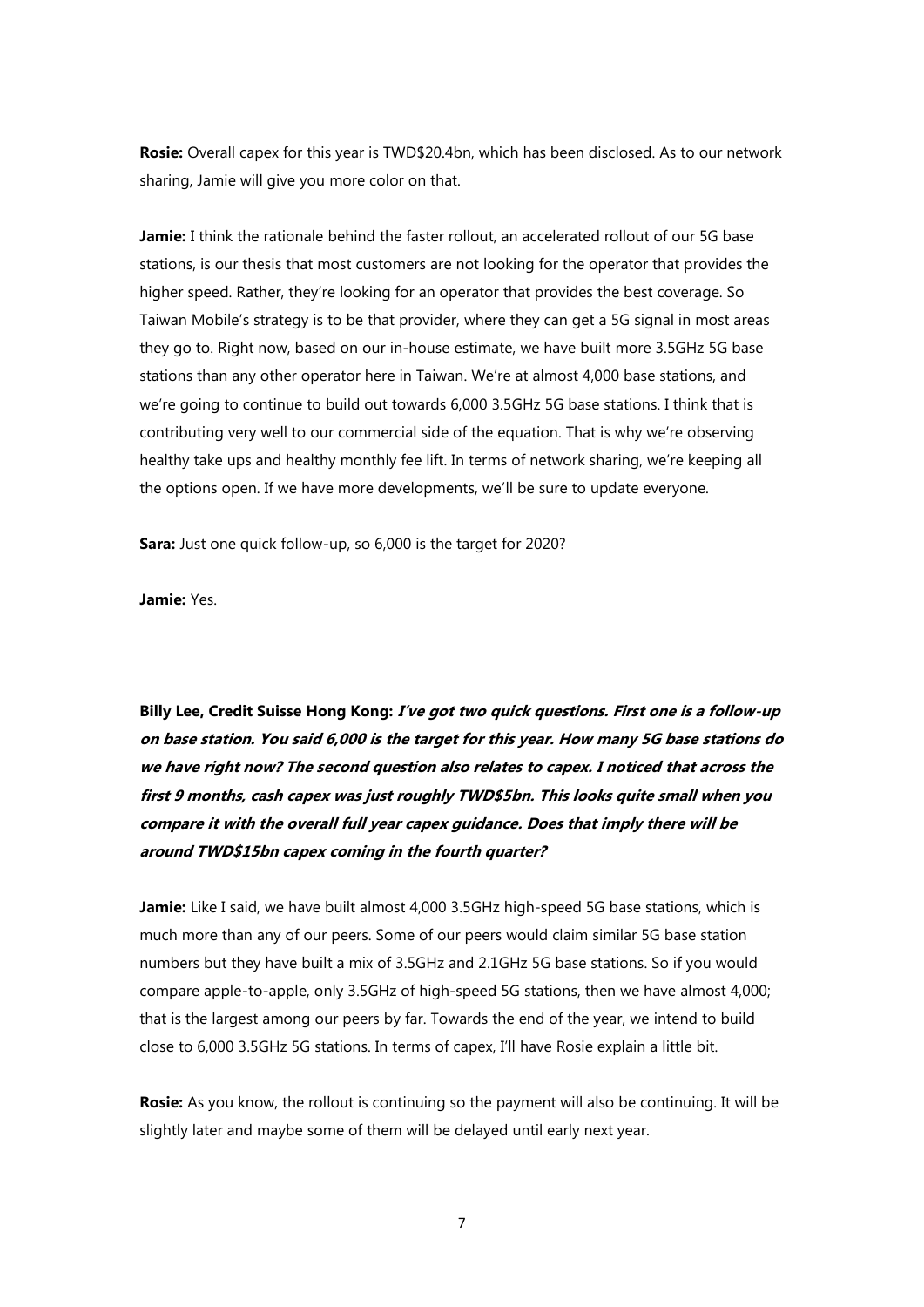**Jack Hsu, SinoPac Securities: I have two questions. The first question is, do we have any 5G customer target in the end of 2020 and 2021? My second question is, I was informed that the 5G base station will need more power, more electricity in comparison to 4G, so will the electricity expense be higher in comparison with the 4G era and how will we control this added expense or cost?**

**Jamie:** We do have a 5G customer target but we're not sharing the number for now. All I can say is, we're ahead of the 4G era in terms of penetration and we expect it to remain the case throughout the rest of the year. Yes, with 5G base stations operating live, the cost of electricity will increase for us. Exactly how much it will increase, I think we'd rather keep it as confidential information.

**Jack:** Okay, another quick follow-up question is about outlook. Will we change our financial forecast in 2020?

**Rosie:** We do expect to reach our target for this year. We have no intention to change our guidance for now.

**Sara Wang, Morgan Stanley: Just two questions. First one is that previously in the call, you mentioned 5G spending is 25% higher. Would you please elaborate more? What's the comparison? Is it for the same customer's 5G spending versus when he/she was on a 4G plan? The second question is, what's your longer term view on the market share dynamic? It seems competition remains a matter of concern. Going into 5G, what other factors do you think will drive a change in the market share?**

**Jamie:** When we talk about 25% monthly fee lift, yes, it's an existing customer renewing his/her contract from a 4G contract to a 5G contract. In terms of the competitive landscape in the longer run, it looks like things are cooling down, especially with a smaller operator working closely with one of the major operators. But things like this are really hard to predict. Generally, we feel that over the next 3 to 5 years, things will be a lot more rationalized than before.